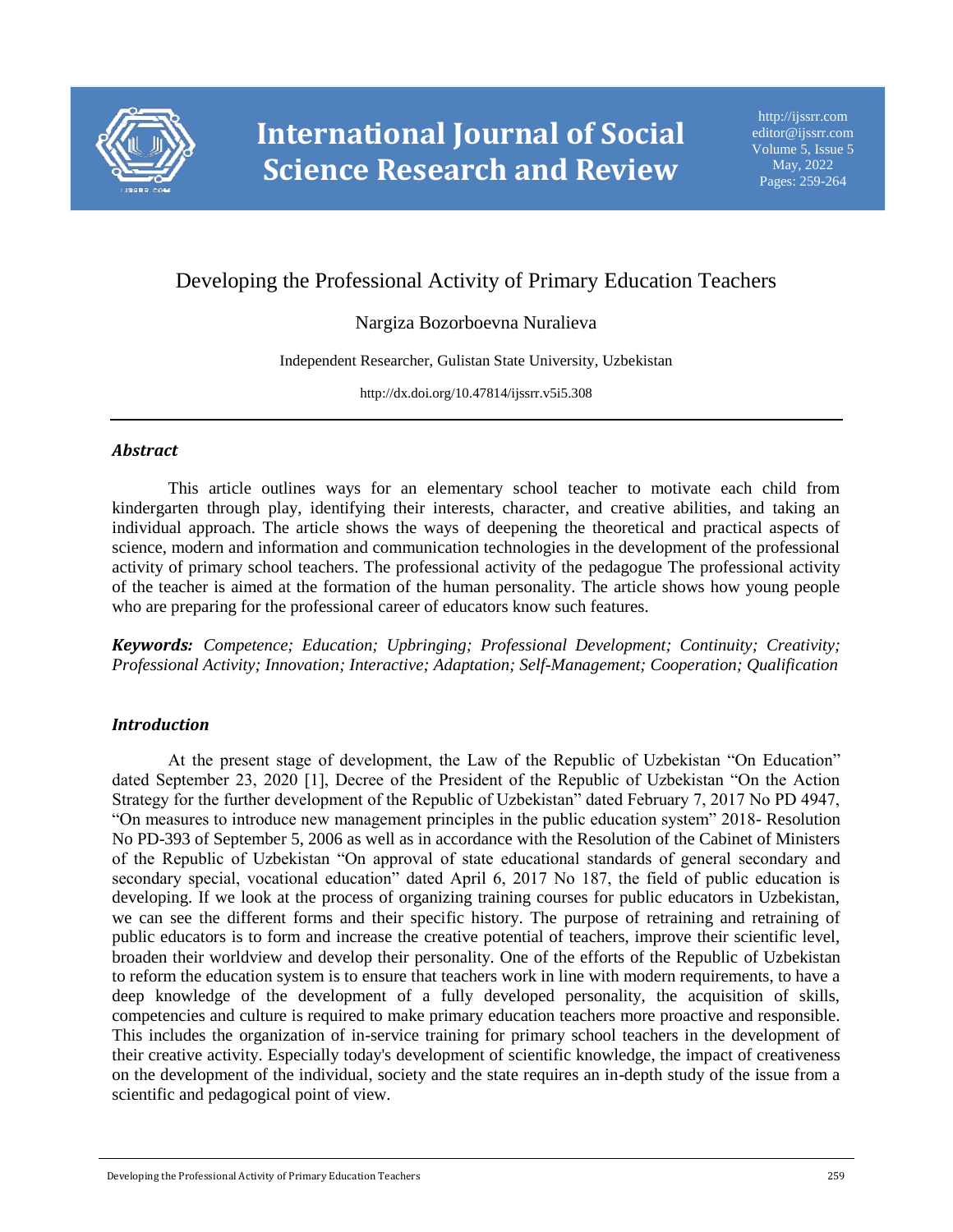

# *Object of Research and Methods Used*

As an object of the study, the process of development of creative activity was determined by continuous professional development of primary education teachers, (Regional center for retraining and professional development of public educators) RCRPDPE centers of Sirdarya Region, RCRPDPE centers of Jizzakh region and a total of 450 listeners from RCRPDPE centers of Samarkand region took part in the experimental and test works. In the context of the study, in order to study the experiences of primary education teachers in the process of improving their qualifications, sociometric methods, (Inventor problem solving theory) IPST technology were used in pedagogical experiment - test, mathematical and statistical analysis of the results.

# *Results Obtained and Their Analysis*

Teachers and mentors are our great strength, support and support in building a new Uzbekistan. It is clear to all of us that both the cornerstone of progress and the force that makes the country strong, the nation great, is science, education and upbringing. Tomorrow, the bright prospect of our Motherland are closely connected, first, with the education system and the upbringing that we give to our children.

There is a saying of the great Greek scientist Aristotle that "the upbringing of youth decides the fate of the Motherland." Therefore, in recent years, in order to comprehensively develop our country, create a new Uzbekistan, along with all areas, cardinal reforms are being carried out in the education system. You are well aware that dozens of important decrees, resolutions and programs have been adopted in this direction. Therefore, the Law on Education, approved yesterday, undoubtedly opens up new horizons in the development of this sphere. In accordance with the law, distance, inclusive forms of education have been introduced; educational organizations are allowed to create faculties and training centers jointly with foreign institutions. Teachers were also given the right to freely choose the author's program and teaching methods, modern pedagogical forms, methods of teaching and education [1].

The work carried out in this direction together with the centers of preschool education, public education, higher education, advanced training and retraining of teaching staff, gives high and effective results. The main goal of all educational institutions is to provide creative, creative teachers who meet the requirements of the time, have high professional and personal competence, and are able to rationally use foreign languages and modern technologies.

To master the profession of a teacher, naturally, along with natural abilities, both physical and spiritual qualities must be formed. Otherwise, we are talking about the fact that such people who choose the profession of a teacher cannot have any interest either for society or for others [4].

The content of pedagogical activity is mainly understood as the special activity of specially trained persons responsible to the people, the state for preparing the younger generation for life, for work, for raising children who are capable, with all the mental and moral potential within the framework of the requirements. More precisely, the labor activity of teachers is a complex, contradictory and lengthy process aimed at educating a perfect person.

It is very important that every person who has mastered the profession of a teacher, first of all, embodies the personality traits of a teacher; and also fully mastered the requirements for the psychological and pedagogical training of a teacher; possessed pedagogical skills, technique, tact, vigilance, observation, the ability to transfer knowledge to children in the right amount in the chosen specialty [4].

Teaching is an honorable, but at the same time very difficult and painstaking profession. Particularly responsible are the duties of primary education teachers. A primary education teacher must motivate each child who comes from kindergarten, determine his interests, character, and creativity and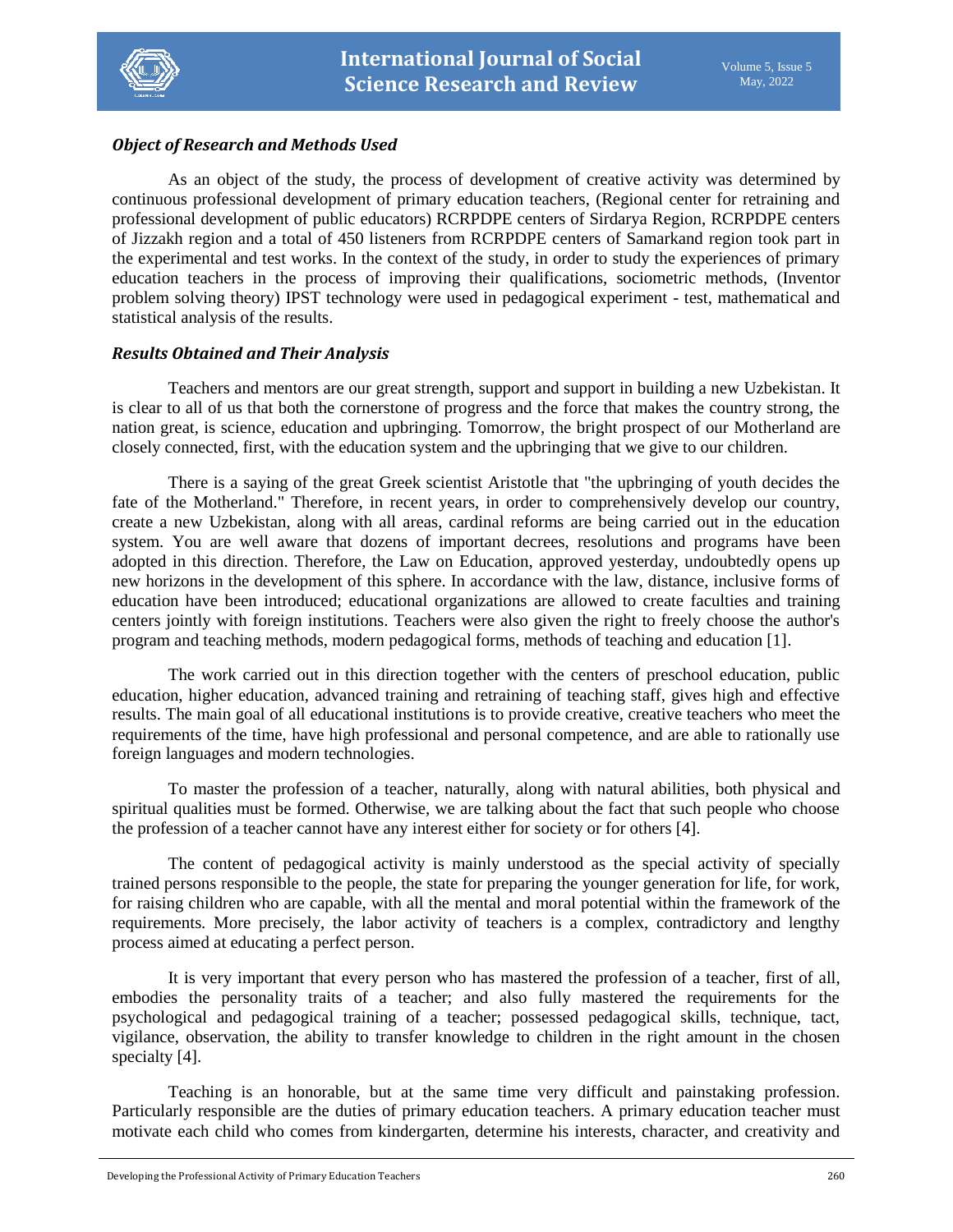

use an individual approach. In order to become a teacher of primary education, in addition to love for one's profession, it is necessary to master one's specialty to perfection, and at the same time to have extensive knowledge in the field of related disciplines. A knowledgeable student today respects a knowledgeable teacher. Every teacher of elementary education must tirelessly work on himself. In order to be a creative, comprehensive, creative teacher, it is necessary to: own pedagogical theory and the laws of its connection with practice, pedagogical skills, information technologies, interactive methods, innovative technologies, theory and multimedia tools, own logical thinking, and have a pedagogical image.

The development of the creative activity of a primary education teacher in the innovative space for the modernization of life pedagogical education is an important factor. The professional, personal competence of the teacher plays a decisive role in the education and upbringing of the younger generation. The creative side of learning depends on the personality of the teacher. Pedagogical creativity is unthinkable without a broad worldview, without culture, without the development of the teacher's abilities and without the desire to search for better education systems. Creativity, the formation of a teacher's personality is impossible only within a narrow subject-methodological framework, it requires a broad general cultural thinking, which is constantly replenished and enriched. A primary education teacher, before giving knowledge to a student, needs to independently, spiritually think, reread and ponder what he has read, watch videos and multimedia, attend excursions, visit memorable historical places and museums. An important factor in creative activity in this case is self-development, work on oneself, and the correct organization of training. Every creative teacher: in accordance with the new goals, it can give a reasonable description of the general educational and developmental programs newly included in the content of education; to distinguish how correct the topics included in the school component are for the student's level, the need to supplement and change them. However, unfortunately, the process is not the same everywhere.

Simultaneously with the development of time, the introduction of foreign education systems into education, the introduction of new programs and forms of using information technologies, people who do not own computer technologies, do not work independently, do not have access to the Internet, do not own regulatory legal acts in education, do not own pedagogical skills, without professional competence, without a specialty, without a pedagogical image, without knowledge in the field, we can also meet teachers who are. This state is considered one of the most heartbreaking processes at a time when today's youth are looking forward to the development of the future. To prevent such processes, regional centers for advanced training and retraining in the regions are of great importance.

The Decree of the President of the Republic of Uzbekistan "On measures to further improve the system of training teachers, retraining and advanced training of public education workers" dated September 26, 2017 lays the foundation for the functioning of the system of retraining and advanced training of public education workers in accordance with the requirements of the time. At present, life itself dictates the need for reforms in all spheres of the country's life, changing the worldview of people, training mature specialists who meet the requirements of the times. Of great importance in harmonizing the education system with the requirements of the time is ensuring continuity and succession, advanced training of teaching staff [8].

The pedagogical moment in the development of the professional activity of primary education teachers through the improvement of their qualifications is that they are initially focused on the development of professional activity. Activity is the name of the process of actions that embodies human activity. Activity is a peculiar form of activity, controlled by the consciousness and thinking of a person, arising from various ethical attitudes in him, and aimed at mastering and improving the external world and himself [5].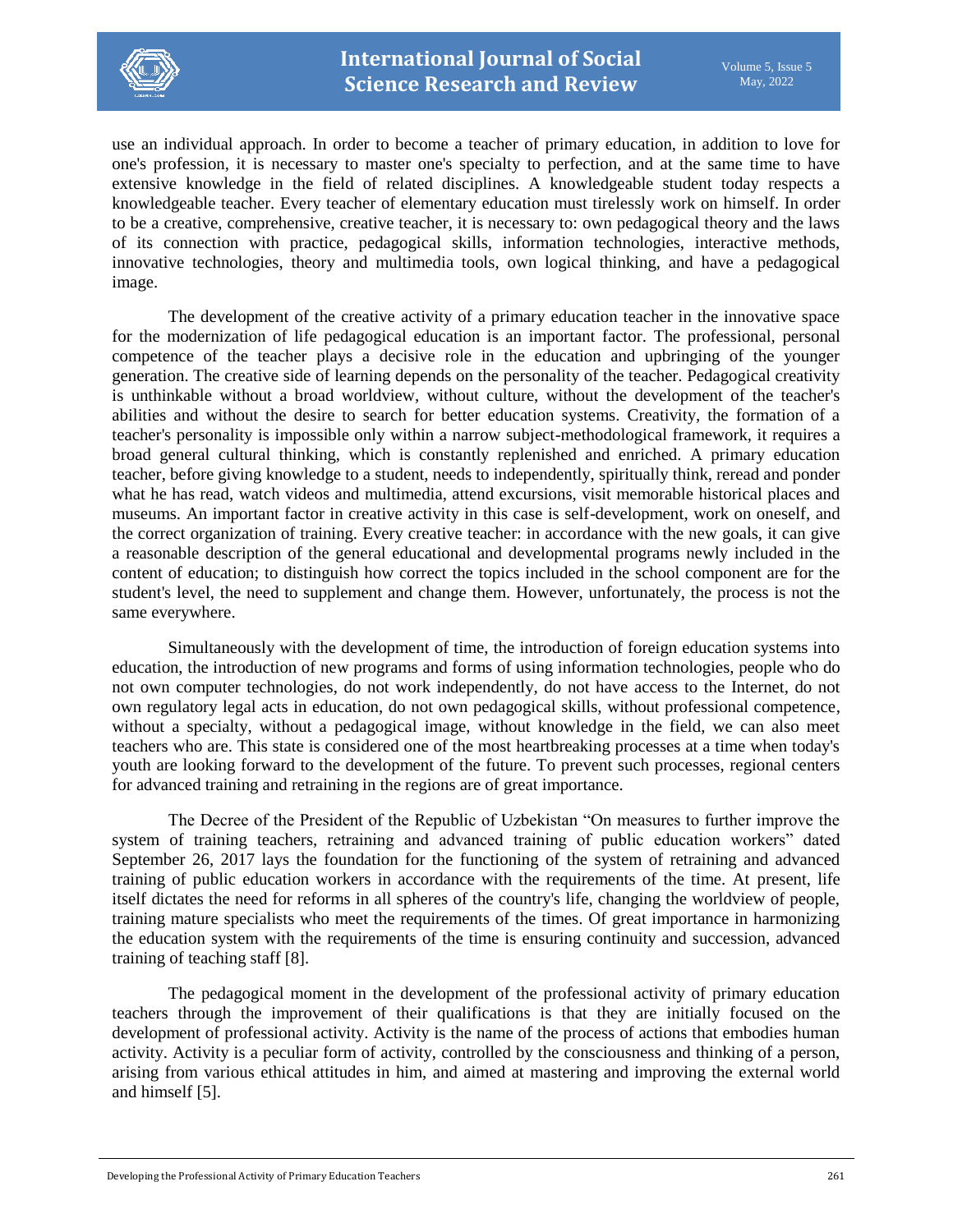

Pedagogical activity is a labor activity specially prepared for the upbringing and education of children, responsible to the people, the state for preparing the younger generation for life and work. The professional activity of teachers is aimed at shaping a person's personality. Young people preparing for professional activity should know its features. These features of the teacher are expressed in his professiogram.

The vocational program includes:

- 1. Features of the personality of the teacher;
- 2. Requirements for the psychological and pedagogical training of the teacher;
- 3. Volume and content of special training;
- 4. Content of specialized methodological training.

The professional activity of educators is associated with the goal, process and result. The professional activity of a primary education teacher is a process of solving countless pedagogical tasks subordinated to such a common goal as the formation of a person's personality, his worldview, beliefs, consciousness, and behavior. This is expressed in the ways of solving such problems, in the ability to find ways to solve them.

The role of advanced training centers in the further development of the professional activities of primary education teachers is invaluable.

In the development of the professional activity of a primary education teacher, in our opinion, in accordance with the conducted research, the national training program defines a set of requirements that a modern teacher must meet. The main requirements that ensure the necessary and sufficient level of preparedness of a specialist for pedagogical work are as follows.

- 1. Work on yourself, self-education;
- 2. Demonstration of creative activity;
- 3. Ability to teach;
- 4. The ability to educate;
- 5. Personal qualities that provide a humanitarian factor in the educational process;
- 6. Includes the skills of impartial control and assessment of students' knowledge.

As the role of information systems and new technologies in education increases, the need for new teaching tools and methods also increases. This concept is called lifelong learning. Through continuous, traditional, distance professional development in the development of a teacher's professional activity, the qualitative effectiveness of professionally significant education is determined, characterized by the readiness and inclination of the teacher to engage in pedagogical activities.

- Orientation to professional activity (includes modern technologies for applying methods and means in disclosing the content of education);
- Individual orientation (includes motives for self-improvement at the professional level);
- Humanistic orientation (includes the motives of communication);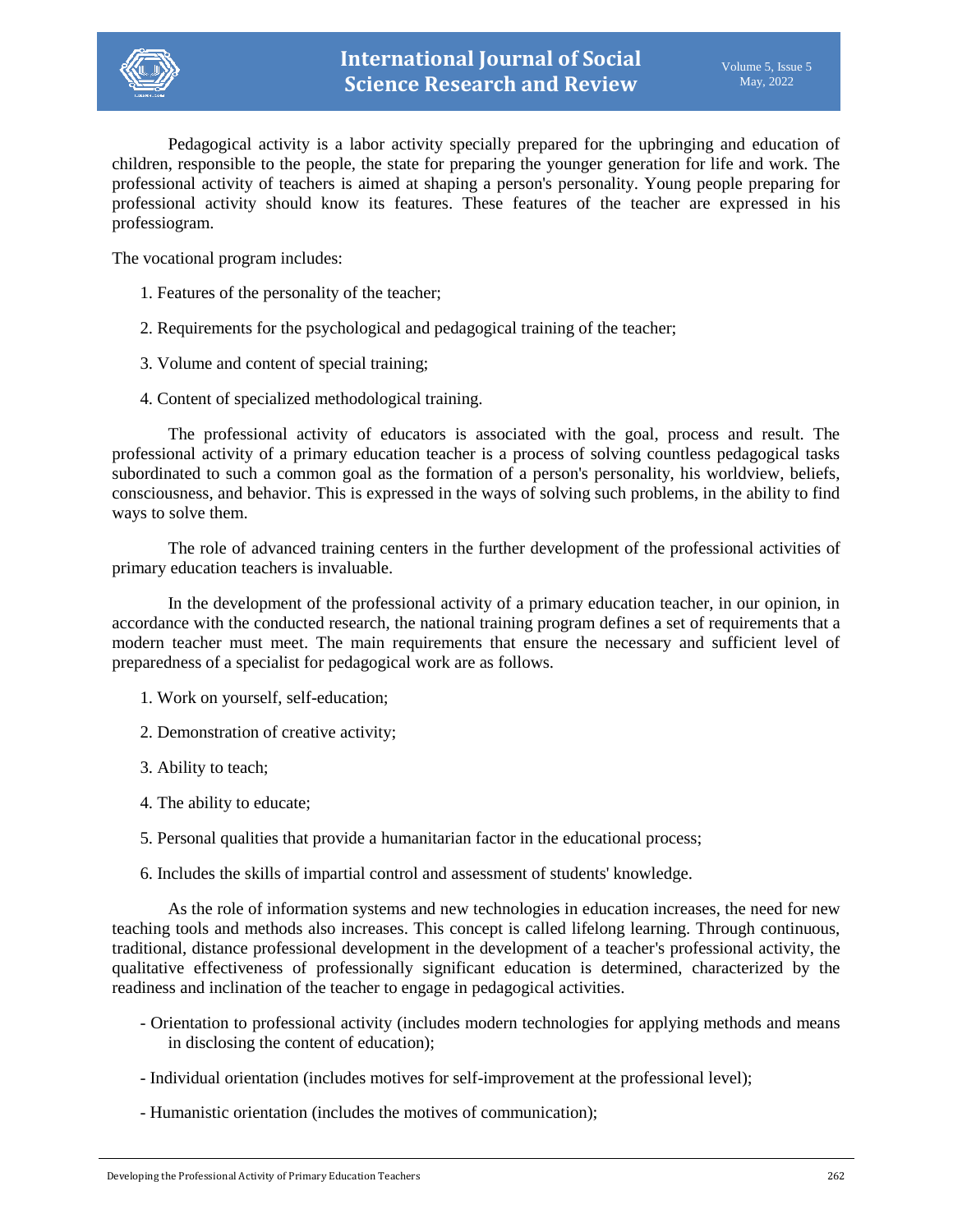

- Focus on oneself (includes the need for self-realization and self-improvement);
- Orientation to the pupil (includes interest, love, care, the maximum level of his individuality and personal development, promotion of self-realization);

In our opinion, the main tasks of developing the professional activity of primary education teachers through improving their qualifications are scientifically based organization and control of the educational process, ways of bringing to students in an unconventional form information on the topic planned for study in the educational process. In the process of organizing and managing pedagogical processes, it would be advisable for teachers to perform the following tasks of particular importance:

- A clear definition of the goals of the educational process in accordance with the subject that is planned to be studied in the curriculum;
- Plan in advance the activities organized in the direction of setting goals and fulfilling the tasks set, in order to achieve the intended results, choose the ways of implementation and the applied pedagogical technologies;
- Planning the distribution of tasks performed by capabilities based on a preliminary clarification of the students' capabilities in terms of the content and nature of tasks and forecasting possible situations that may arise;
- Identification of factors affecting the effectiveness of the educational process;
- Designing the processes of introducing technologies that ensure subjectivity and increase the activity of students in the pedagogical process;
- The choice of didactic tools used in the pedagogical process, and their preliminary preparation;
- Establishment of measures to ensure the continuity and continuity of pedagogical processes;
- Ensuring the interaction of educational institutions, families and mahallas;
- -Use of advanced pedagogical experience and modern information technologies in the educational process;
- Practical application and monitoring of SES and government requirements;
- Collection and analysis of information based on questionnaires and interviews between students;
- Revision, improvement of the goals and objectives set in the direction of development and improvement of students' activities;
- Organization of independent educational processes on the basis of the SES;
- -Organization of innovative activity based on the formation and stimulation of students' interest in the results of an independent educational process.

In the centers of advanced training, such tasks as improving the professional and communicative competence and activities of teachers of secondary schools, improving their professional skills, broadening their horizons, teaching students modern methods of obtaining knowledge, improving the quality and efficiency of education, educating harmonious personalities through the effective use of modern pedagogical and information and communication technologies.